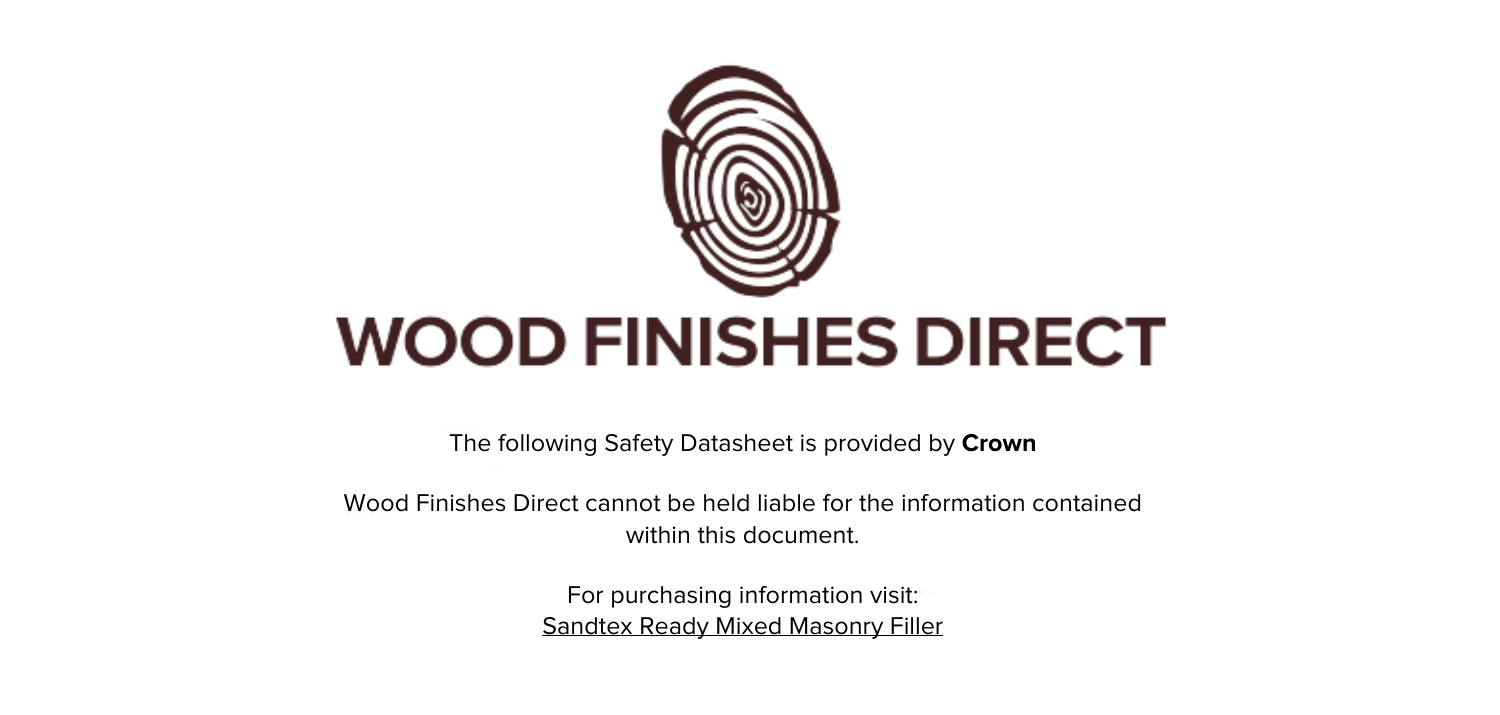# **Sandtex**

## **Safety Data Sheet**

### **Sandtex Ready Mixed Filler**

Conforms to Regulation (EC) No. 1907/2006 (REACH), Annex II, as amended by Regulation (EU) No. 2015/830 - United Kingdom: Northern Ireland

> Crown Paints Ireland Ltd. Unit 8A Coolmine Central Porters Road, Coolmine Ind Est

Dublin 15, D15 AX9A Tel: 00353 1 8164400

#### **SECTION 1: Identification of the substance/mixture and of the company/undertaking**

#### **1.1 Product identifier**

| Product name :     | Sandtex Ready Mixed Filler |
|--------------------|----------------------------|
| Product identity : | 6008144 - CLP 21           |
| Product type :     | Filler                     |

#### **1.2 Relevant identified uses of the substance or mixture and uses advised against**

| Field of application: | Filler for minor repairs. Applied by filling knife. See container for details. |
|-----------------------|--------------------------------------------------------------------------------|
| Identified uses :     | Consumer applications.                                                         |

#### **1.3 Details of the supplier of the safety data sheet**

Company details :

**Sandtex** Crown Paints Limited PO Box 37, Crown House Hollins Road, Darwen Lancashire, BB3 0BG Tel: 01254 704951 crownpaint.co.uk

#### **1.4 Emergency telephone number**

01254 704951 (08.00-17.00)

#### Contact Person: Product SHE Information Manager SHE@crownpaints.co.uk Date of issue : 30 September 2021 Date of previous issue : No previous validation.

#### **SECTION 2: Hazards identification**

#### **2.1 Classification of the substance or mixture**

Product definition : Mixture

#### **Classification according to Regulation (EC) No. 1272/2008 [CLP/GHS]**

Skin Sens. 1, H317

See Section 11 for more detailed information on health effects and symptoms.

#### **2.2 Label elements**

Hazard pictograms :



| Signal word:               | Warning                                                                                                                                                                |
|----------------------------|------------------------------------------------------------------------------------------------------------------------------------------------------------------------|
| Hazard statements:         | H317 - May cause an allergic skin reaction.                                                                                                                            |
| Precautionary statements : |                                                                                                                                                                        |
| General:                   | Read label before use. Keep out of reach of children. If medical advice is needed, have product<br>container or label at hand.                                         |
| Prevention:                | Wear protective gloves. Avoid breathing vapour. Contaminated work clothing should not be allowed<br>out of the workplace.                                              |
| Response:                  | Take off contaminated clothing and wash it before reuse. IF ON SKIN: Wash with plenty of water. If<br>skin irritation or rash occurs: Get medical advice or attention. |
| Disposal:                  | Dispose of contents and container in accordance with all local, regional, national and international<br>regulations.                                                   |
|                            |                                                                                                                                                                        |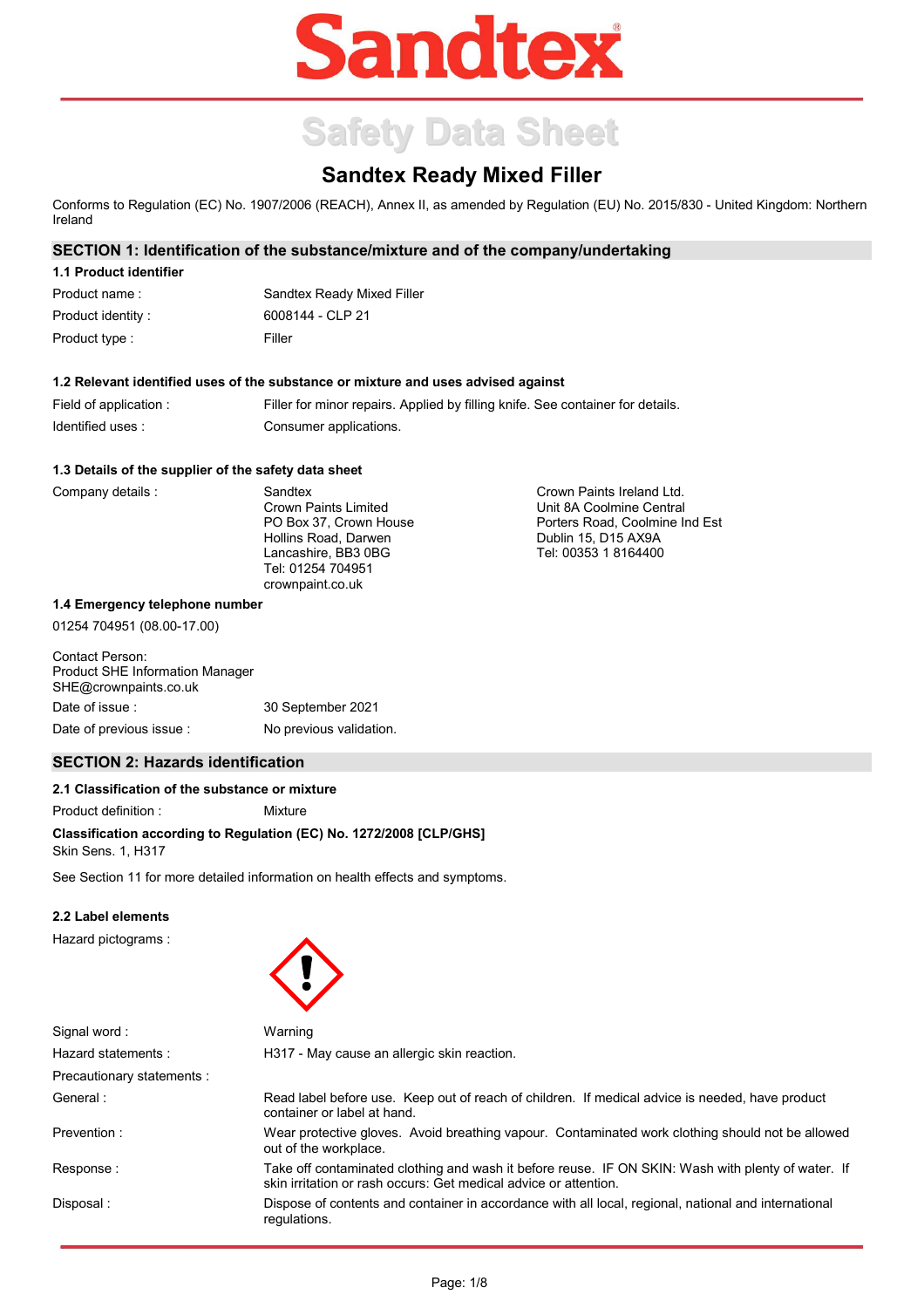#### **SECTION 2: Hazards identification**

Hazardous ingredients : 2-methylisothiazol-3(2H)-one

#### **Special packaging requirements**

| Supplemental label elements :                                 |                 |
|---------------------------------------------------------------|-----------------|
| Special packaging reguirements                                |                 |
| Containers to be fitted with child-<br>resistant fastenings : | Not applicable. |
| Tactile warning of danger:                                    | Not applicable. |

#### **2.3 Other hazards**

This mixture does not contain any substances that are assessed to be a PBT or a vPvB.

Other hazards which do not result None known. in classification :

#### **SECTION 3: Composition/information on ingredients**

#### **3.2 Mixtures**

| Product/ingredient name      | <b>Identifiers</b>                                                                    | %      | Regulation (EC) No. 1272/2008 [CLP]                                                                                                                                                                                                                                                 | <b>Type</b> |
|------------------------------|---------------------------------------------------------------------------------------|--------|-------------------------------------------------------------------------------------------------------------------------------------------------------------------------------------------------------------------------------------------------------------------------------------|-------------|
| 2-methylisothiazol-3(2H)-one | REACH #: 01-2120761540-60  <br>EC: 220-239-6<br>CAS: 2682-20-4<br>Index: 613-326-00-9 | < 0.01 | Acute Tox. 3, H301<br>Acute Tox. 3, H311<br>Acute Tox. 2, H330<br>Skin Corr. 1B, H314<br>Eye Dam. 1, H318<br>Skin Sens. 1A, H317<br>Aquatic Acute 1, H400 (M=10)<br>Aquatic Chronic 1, H410 (M=1)<br>EUH071<br>See Section 16 for the full text of the H statements declared above. | $[1]$       |

There are no additional ingredients present which, within the current knowledge of the supplier and in the concentrations applicable, are classified as hazardous to health or the environment and hence require reporting in this section.

#### **Type**

[1] Substance classified with a health or environmental hazard

[2] Substance with a workplace exposure limit, see section 8.

[3] Substance meets the criteria for PBT according to Regulation (EC) No. 1907/2006, Annex XIII

[4] Substance meets the criteria for vPvB according to Regulation (EC) No. 1907/2006, Annex XIII

[5] Substance of equivalent concern

[6] Additional disclosure due to company policy

#### **SECTION 4: First aid measures**

#### **4.1 Description of first aid measures**

| General:                    | In all cases of doubt, or when symptoms persist, seek medical attention. Never give anything by mouth<br>to an unconscious person.                                                                                                                                  |
|-----------------------------|---------------------------------------------------------------------------------------------------------------------------------------------------------------------------------------------------------------------------------------------------------------------|
| Eye contact:                | Check for and remove any contact lenses. Immediately flush eyes with plenty of water for at least 15<br>minutes, occasionally lifting the upper and lower eyelids. In all cases of doubt, or when symptoms<br>persist, seek medical attention.                      |
| Inhalation:                 | Remove to fresh air.                                                                                                                                                                                                                                                |
| Skin contact:               | Remove contaminated clothing and shoes. Wash skin thoroughly with soap and water or use<br>recognised skin cleanser. Do NOT use solvents or thinners.                                                                                                               |
| Ingestion:                  | If swallowed, seek medical advice immediately and show this container or label. Keep person warm<br>and at rest. Do not induce vomiting unless directed to do so by medical personnel. Lower the head so<br>that vomit will not re-enter the mouth and throat.      |
| Protection of first-aiders: | No action shall be taken involving any personal risk or without suitable training. It may be dangerous to<br>the person providing aid to give mouth-to-mouth resuscitation. Wash contaminated clothing thoroughly<br>with water before removing it, or wear gloves. |

#### **4.2 Most important symptoms and effects, both acute and delayed**

| Potential acute health effects |                                                   |
|--------------------------------|---------------------------------------------------|
| Eye contact:                   | No known significant effects or critical hazards. |
| Inhalation:                    | No known significant effects or critical hazards. |
| Skin contact:                  | May cause an allergic skin reaction.              |
| Ingestion:                     | No known significant effects or critical hazards. |
| Over-exposure signs/symptoms   |                                                   |
| Eye contact:                   | No specific data.                                 |
| Inhalation:                    | No specific data.                                 |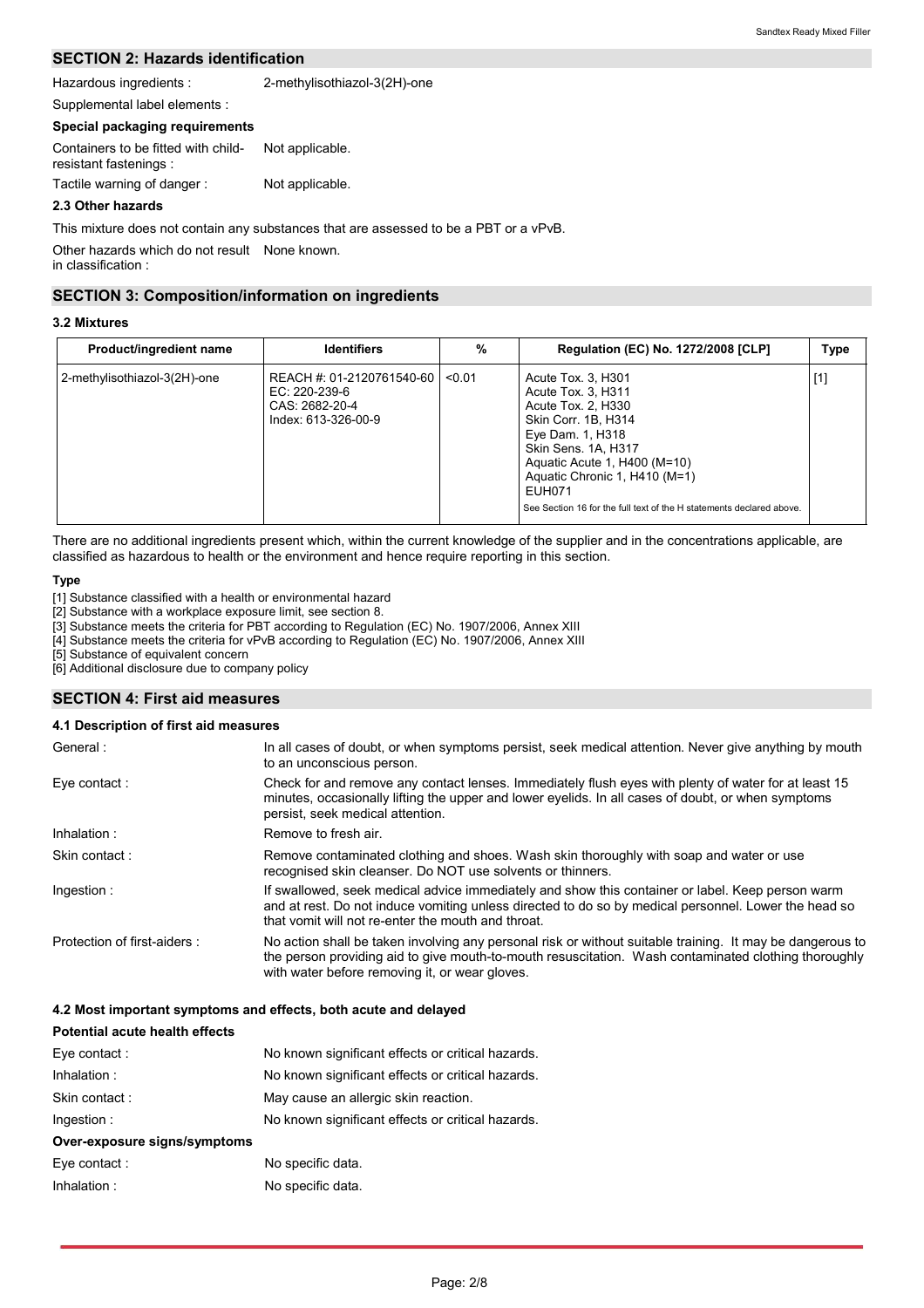#### **SECTION 4: First aid measures**

| Skin contact: | Adverse symptoms may include the following:<br>irritation |
|---------------|-----------------------------------------------------------|
|               | redness                                                   |
| Ingestion:    | No specific data.                                         |

#### **4.3 Indication of any immediate medical attention and special treatment needed**

| Notes to physician:   | Treat symptomatically. Contact poison treatment specialist immediately if large quantities have been<br>ingested or inhaled. |
|-----------------------|------------------------------------------------------------------------------------------------------------------------------|
| Specific treatments : | No specific treatment.                                                                                                       |

#### **SECTION 5: Firefighting measures**

| 5.1 Extinguishing media |                                                                                                 |
|-------------------------|-------------------------------------------------------------------------------------------------|
| Extinguishing media:    | Recommended: alcohol resistant foam, $CO2$ , powders, water spray.<br>Not to be used: waterjet. |

#### **5.2 Special hazards arising from the substance or mixture**

Hazardous combustion products : Decomposition products may include the following materials: carbon oxides metal oxide/oxides Hazards from the substance or mixture : In a fire or if heated, a pressure increase will occur and the container may burst.

#### **5.3 Advice for firefighters**

Promptly isolate the scene by removing all persons from the vicinity of the incident if there is a fire. No action shall be taken involving any personal risk or without suitable training.

#### **SECTION 6: Accidental release measures**

#### **6.1 Personal precautions, protective equipment and emergency procedures**

Exclude sources of ignition and ventilate the area. Floors may become slippery. Refer to protective measures listed in sections 7 and 8. No action shall be taken involving any personal risk or without suitable training.

#### **6.2 Environmental precautions**

Avoid dispersal of spilt material and runoff and contact with soil, waterways, drains and sewers. Inform the relevant authorities if the product has caused environmental pollution (sewers, waterways, soil or air).

#### **6.3 Methods and material for containment and cleaning up**

Stop leak if without risk. Move containers from spill area. Prevent entry into sewers, water courses, basements or confined areas. Wash spillages into an effluent treatment plant or proceed as follows. Contain and collect spillage with non-combustible, absorbent material e.g. sand, earth, vermiculite or diatomaceous earth and place in container for disposal according to local regulations (see Section 13).

#### **6.4 Reference to other sections**

See Section 1 for emergency contact information. See Section 8 for information on appropriate personal protective equipment. See Section 13 for additional waste treatment information.

#### **SECTION 7: Handling and storage**

#### **7.1 Precautions for safe handling**

Put on appropriate personal protective equipment (see Section 8). Eating, drinking and smoking should be prohibited in areas where this material is handled, stored and processed. Workers should wash hands and face before eating, drinking and smoking. Remove contaminated clothing and protective equipment before entering eating areas.

Never use pressure to empty; the container is not a pressure vessel. Always keep in the same material as the supply container. Good housekeeping standards and regular safe removal of waste materials will minimise risks of spontaneous combustion and other fire hazards. The Manual Handling Operations Regulations may apply to the handling of containers of this product. Packs with a volume content of 5 litres or more may be marked with a maximum gross weight. To assist employers the following method of calculating the weight for any pack size is given. Take the pack size volume in litres and multiply this figure by the specific gravity (relative density) value given in section 9. This will give the net weight of the coating in kilograms. Allowance will then have to be made for the immediate packaging to give an approximate gross weight.

#### **7.2 Conditions for safe storage, including any incompatibilities**

Store in accordance with local regulations. Store in a cool, well-ventilated area away from incompatible materials and ignition sources. Storage : Do not store below the following temperature: 5 °C

#### **7.3 Specific end use(s)**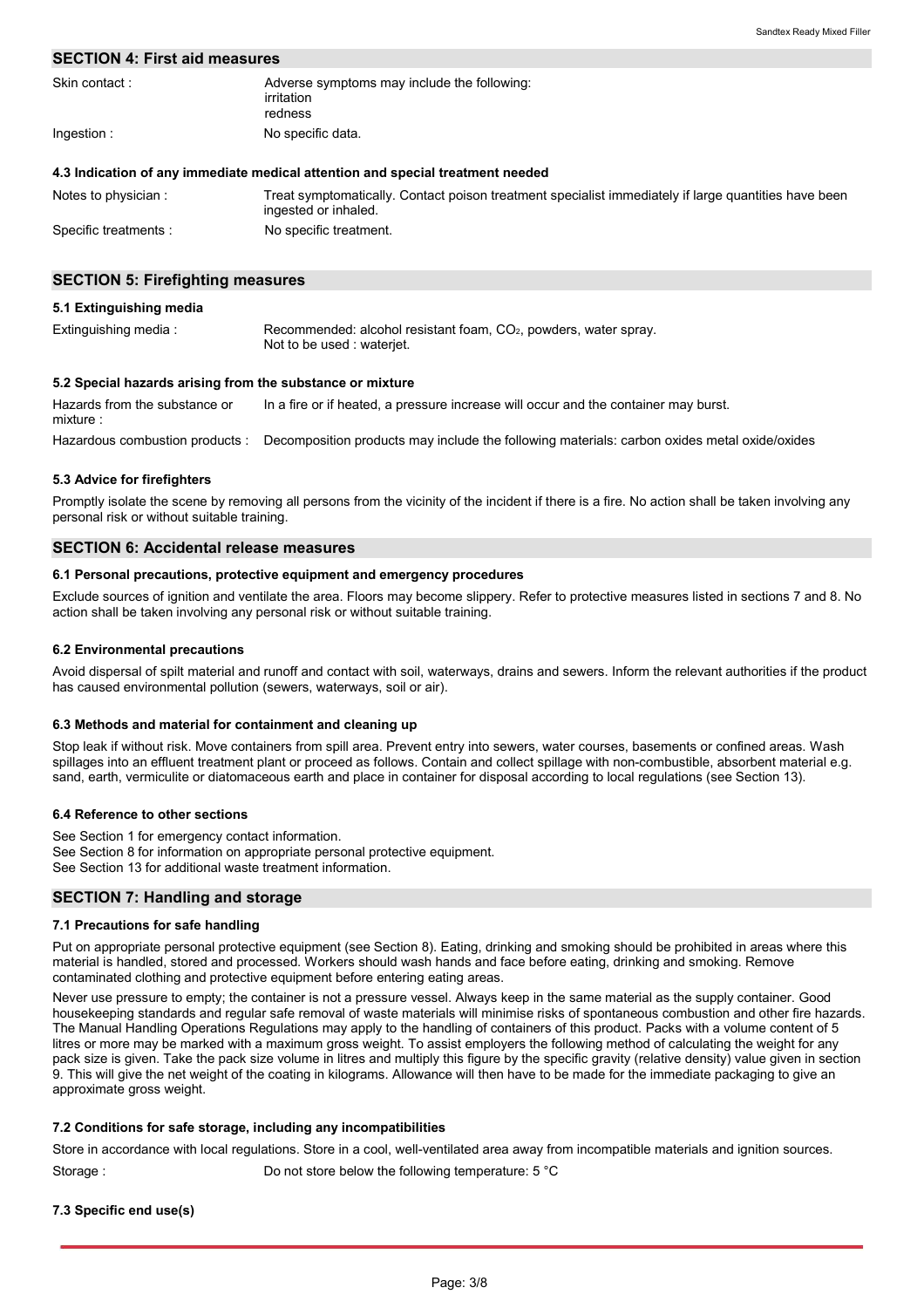#### **SECTION 7: Handling and storage**

See separate Product Data Sheet for recommendations or industrial sector specific solutions.

#### **SECTION 8: Exposure controls/personal protection**

#### **8.1 Control parameters**

| <b>Product/ingredient name</b> | <b>Exposure limit values</b> |
|--------------------------------|------------------------------|
| No exposure limit value known. |                              |

#### **Recommended monitoring procedures**

If this product contains ingredients with exposure limits, personal, workplace atmosphere or biological monitoring may be required to determine the effectiveness of the ventilation or other control measures and/or the necessity to use respiratory protective equipment. Reference should be made to monitoring standards, such as the following: European Standard EN 689 (Workplace atmospheres - Guidance for the assessment of exposure by inhalation to chemical agents for comparison with limit values and measurement strategy) European Standard EN 14042 (Workplace atmospheres - Guide for the application and use of procedures for the assessment of exposure to chemical and biological agents) European Standard EN 482 (Workplace atmospheres - General requirements for the performance of procedures for the measurement of chemical agents) Reference to national guidance documents for methods for the determination of hazardous substances will also be required.

#### **8.2 Exposure controls**

#### **Appropriate engineering controls**

All engineering control measures used to control exposure to hazardous substances must be selected, maintained, examined and tested to meet the requirements of the Control Of Substances Hazardous to Health regulations (COSHH). Similarly all personal protective equipment, including respiratory protective equipment, must be selected, issued and maintained to meet the requirements of COSHH. These requirements include the provision of any necessary information, instruction and training with regard to their use. Special precautions should be taken during surface preparation of pre-1960's paint surfaces over wood and metal as they may contain harmful lead.

Provide adequate ventilation. Where reasonably practicable this should be achieved by the use of local exhaust ventilation and good general extraction. If these are not sufficient to maintain concentrations of solvent vapour below the relevant workplace exposure limits, suitable respiratory protection should be worn. (See personal protection below). Dry sanding, flame cutting and/ or welding of the dry paint film will give rise to dust and/ or hazardous fumes. Wet sanding should be used wherever possible. If exposure cannot be avoided by the provision of local exhaust ventilation, suitable respiratory protective equipment should be worn.

#### **Individual protection measures**



| General:                | Gloves must be worn for all work that may result in soiling. Apron/coveralls/protective clothing must be<br>worn when soiling is so great that regular work clothes do not adequately protect skin against contact<br>with the product. Safety eyewear should be used when there is a likelihood of exposure.                                                                                                                                                                          |
|-------------------------|----------------------------------------------------------------------------------------------------------------------------------------------------------------------------------------------------------------------------------------------------------------------------------------------------------------------------------------------------------------------------------------------------------------------------------------------------------------------------------------|
| Hygiene measures :      | Wash hands, forearms, and face thoroughly after handling compounds and before eating, smoking,<br>using lavatory, and at the end of day.                                                                                                                                                                                                                                                                                                                                               |
| Eye/face protection :   | Safety eyewear complying with an approved standard should be used when a risk assessment<br>indicates this is necessary to avoid exposure to liquid splashes, mists, gases or dusts. If contact is<br>possible, the following protection should be worn, unless the assessment indicates a higher degree of<br>protection: safety glasses with side-shields.                                                                                                                           |
| Hand protection:        | Wear chemical-resistant gloves (tested to EN374) in combination with 'basic' employee training. The<br>quality of the chemical-resistant protective gloves must be chosen as a function of the specific<br>workplace concentrations and quantity of hazardous substances.                                                                                                                                                                                                              |
|                         | Since the actual work situation is unknown. Supplier of gloves should be contacted in order to find the<br>appropriate type.                                                                                                                                                                                                                                                                                                                                                           |
| Body protection :       | Personal protective equipment for the body should be selected based on the task being performed and<br>the risks involved handling this product.                                                                                                                                                                                                                                                                                                                                       |
| Respiratory protection: | Respirator selection must be based on known or anticipated exposure levels, the hazards of the<br>product and the safe working limits of the selected respirator. Wear appropriate respirator when<br>ventilation is inadequate. Be sure to use approved/certified respirator or equivalent. It is not possible to<br>specify precise filter type, since the actual work situation is unknown. Supplier of respirators should be<br>contacted in order to find the appropriate filter. |

#### **Environmental exposure controls**

Emissions from ventilation or work process equipment should be checked to ensure they comply with the requirements of environmental protection legislation. In some cases, fume scrubbers, filters or engineering modifications to the process equipment will be necessary to reduce emissions to acceptable levels.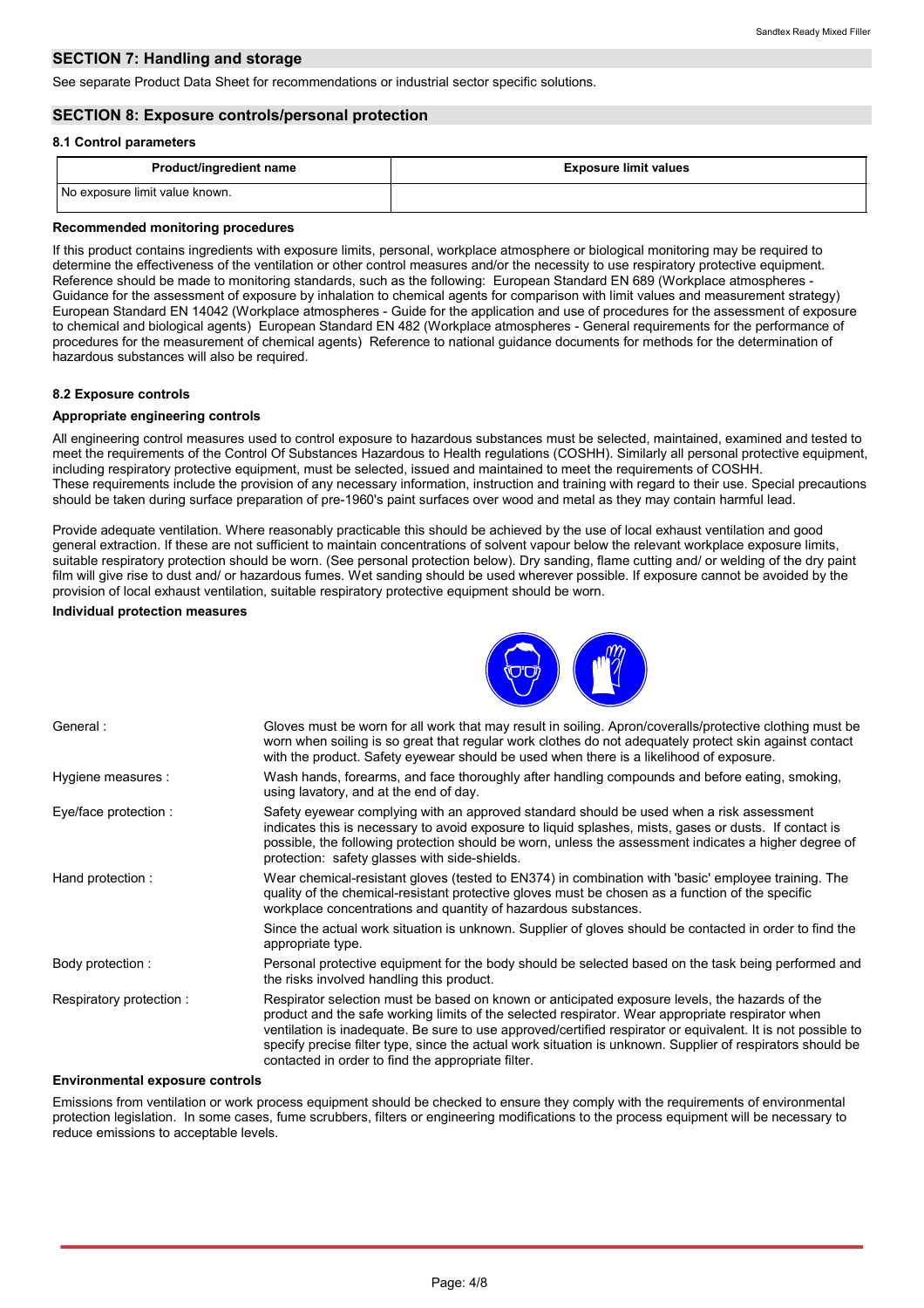#### **SECTION 9: Physical and chemical properties**

#### **9.1 Information on basic physical and chemical properties**

| Physical state:                                   | Liquid.                                                                      |
|---------------------------------------------------|------------------------------------------------------------------------------|
| Odour:                                            | Non-characteristic.                                                          |
| pH :                                              | Testing not relevant or not possible due to nature of the product.           |
| Melting point/freezing point :                    | 1339°C This is based on data for the following ingredient: Calcium carbonate |
| Boiling point/boiling range:                      | Testing not relevant or not possible due to nature of the product.           |
| Flash point :                                     | Non-flammable.                                                               |
| Evaporation rate:                                 | Testing not relevant or not possible due to nature of the product.           |
| Flammability:                                     | Non-flammable.                                                               |
| Upper/lower flammability or<br>explosive limits : | No specific data.                                                            |
| Vapour pressure :                                 | Testing not relevant or not possible due to nature of the product.           |
| Vapour density:                                   | Testing not relevant or not possible due to nature of the product.           |
| Relative density:                                 | $1.5$ g/cm <sup>3</sup>                                                      |
| Solubility(ies):                                  |                                                                              |
| Partition coefficient (LogKow):                   | Testing not relevant or not possible due to nature of the product.           |
| Auto-ignition temperature :                       | Testing not relevant or not possible due to nature of the product.           |
| Decomposition temperature :                       | Testing not relevant or not possible due to nature of the product.           |
| Viscosity:                                        | Kinematic (40°C): 500 mm <sup>2</sup> /s                                     |
| Explosive properties :                            | Testing not relevant or not possible due to nature of the product.           |
| Oxidising properties :                            | Testing not relevant or not possible due to nature of the product.           |
| 9.2 Other information                             |                                                                              |

| Solvent(s) $%$ by weight | Weighted average: 1 % |
|--------------------------|-----------------------|
| Water % by weight :      | Weighted average: 0 % |

#### **SECTION 10: Stability and reactivity**

#### **10.1 Reactivity**

No specific test data related to reactivity available for this product or its ingredients.

#### **10.2 Chemical stability**

The product is stable.

#### **10.3 Possibility of hazardous reactions**

Under normal conditions of storage and use, hazardous reactions will not occur.

#### **10.4 Conditions to avoid**

No specific data.

#### **10.5 Incompatible materials**

No specific data.

#### **10.6 Hazardous decomposition products**

When exposed to high temperatures (i.e. in case of fire) harmful decomposition products may be formed:

Decomposition products may include the following materials: carbon oxides metal oxide/oxides

#### **SECTION 11: Toxicological information**

#### **11.1 Information on toxicological effects**

The product has been assessed following the conventional method and is classified for toxicological hazards accordingly. This takes into account, where known, delayed and immediate effects and also chronic effects of components from short term and long term exposure by oral, inhalation and dermal routes of exposure and eye contact.

Repeated or prolonged contact with the mixture may cause removal of natural fat from the skin, resulting in non-allergic contact dermatitis and absorption through the skin.

If splashed in the eyes, the liquid may cause irritation and reversible damage.

#### **Acute toxicity**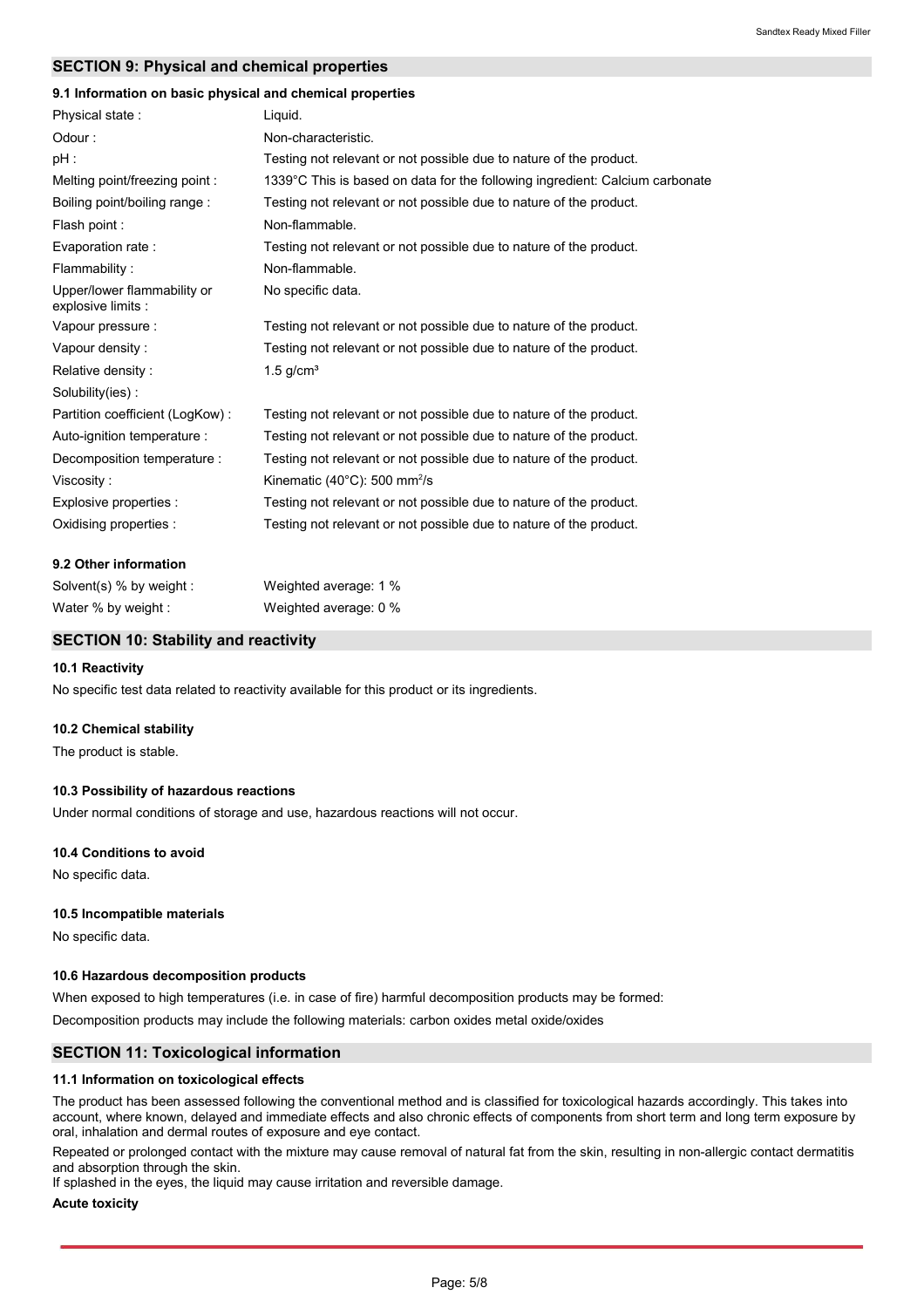#### **SECTION 11: Toxicological information**

| Product/ingredient name      | Result                                                             | <b>Species</b>             | <b>Dose</b>                           | <b>Exposure</b> |
|------------------------------|--------------------------------------------------------------------|----------------------------|---------------------------------------|-----------------|
| 2-methylisothiazol-3(2H)-one | <b>LC50 Inhalation Dusts and mists</b><br>LD50 Dermal<br>LD50 Oral | Rat<br>Rat<br>Rat - Female | $0.11$ mg/l<br>242 mg/kg<br>183 mg/kg | 4 hours         |

#### **Acute toxicity estimates**

| Route                                             | <b>ATE value</b> |
|---------------------------------------------------|------------------|
| No known significant effects or critical hazards. |                  |

#### **Irritation/Corrosion**

| Product/ingredient name      | Result                   | Species | <b>Score</b> | <b>Exposure</b> |
|------------------------------|--------------------------|---------|--------------|-----------------|
| 2-methylisothiazol-3(2H)-one | Skin - Moderate irritant | Rabbit  |              |                 |

#### **Sensitiser**

| Product/ingredient name      | <b>Route of exposure</b> | Species    | Result      |
|------------------------------|--------------------------|------------|-------------|
| 2-methylisothiazol-3(2H)-one | skin                     | Guinea pig | Sensitisina |

#### **Mutagenic effects**

No known significant effects or critical hazards.

#### **Carcinogenicity**

No known significant effects or critical hazards.

#### **Reproductive toxicity**

No known significant effects or critical hazards.

#### **Teratogenic effects**

No known significant effects or critical hazards.

#### **Specific target organ toxicity (single exposure)**

Not available.

#### **Specific target organ toxicity (repeated exposure)**

Not available.

#### **Aspiration hazard**

Not available.

#### **Information on likely routes of exposure**

Routes of entry anticipated: Oral, Dermal, Inhalation.

#### **Potential chronic health effects**

Other information :

No additional known significant effects or critical hazards.

#### **SECTION 12: Ecological information**

#### **12.1 Toxicity**

Do not allow to enter drains or watercourses.

| Product/ingredient name      | Result                            | <b>Species</b>              | Exposure |
|------------------------------|-----------------------------------|-----------------------------|----------|
| 2-methylisothiazol-3(2H)-one | Acute EC50 0.158 mg/l             | Algae                       | 72 hours |
|                              | Acute EC50 0.063 mg/l             | Algae                       | 96 hours |
|                              | Acute EC50 0.87 mg/l              | Daphnia                     | 48 hours |
|                              | Acute LC50 0.056 ppm Marine water | Crustaceans - Acartia tonsa | 48 hours |
|                              | Acute LC50 4.77 mg/l              | Fish                        | 96 hours |

#### **12.2 Persistence and degradability**

| Product/ingredient name      | Test | Result                        | Dose | Inoculum |
|------------------------------|------|-------------------------------|------|----------|
| 2-methylisothiazol-3(2H)-one |      | 98 % -<br>- Readily - 48 days |      |          |

No known data avaliable in our database.

#### **12.3 Bioaccumulative potential**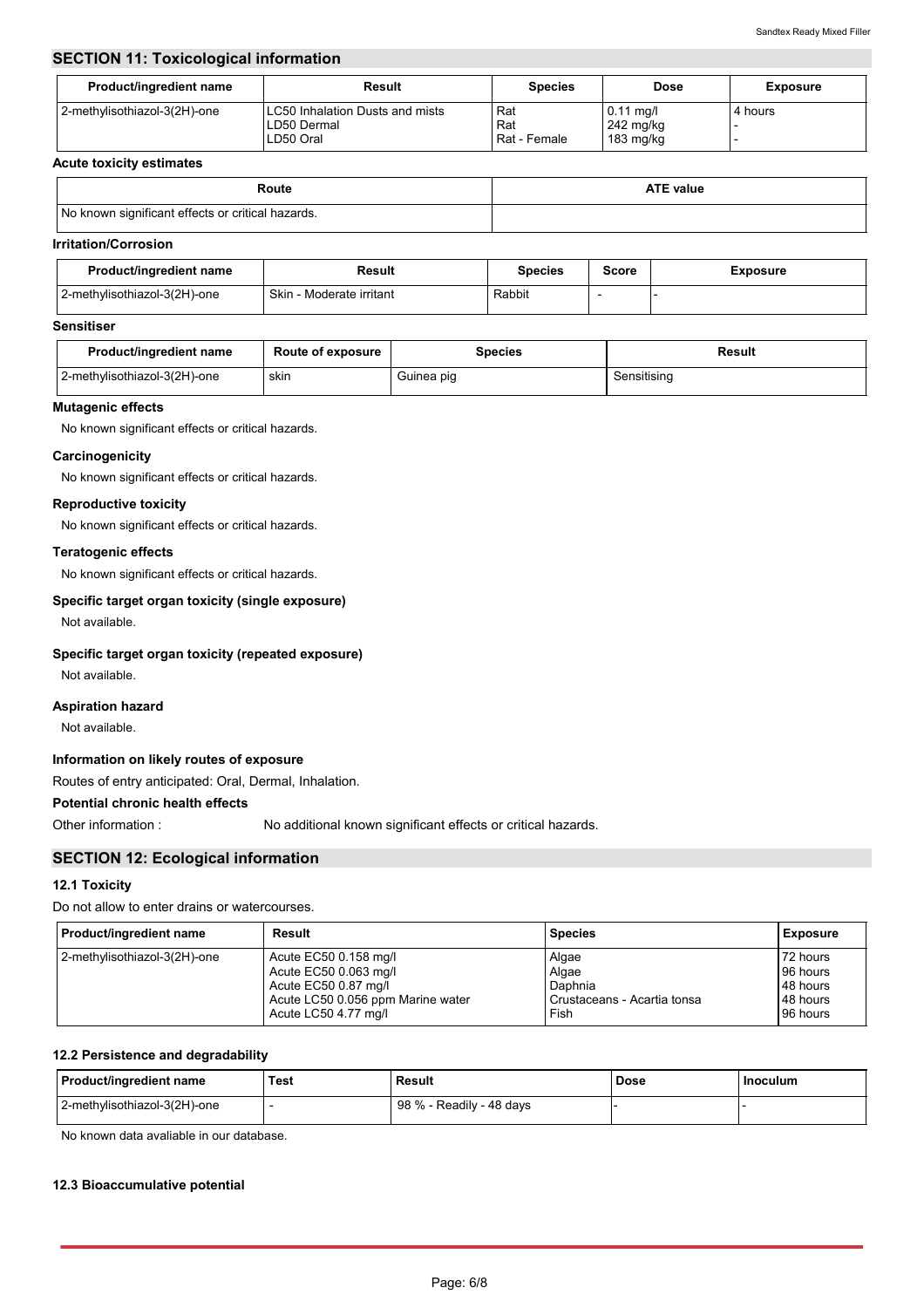#### **SECTION 12: Ecological information**

| <b>Product/ingredient name</b> | $LogP_{ow}$ | <b>BCF</b> | <b>Potential</b> |
|--------------------------------|-------------|------------|------------------|
| 2-methylisothiazol-3(2H)-one   | $-0.32$     | 3.16       | low              |

#### **12.4 Mobility in soil**

| Soil/water partition coefficient | No known data avaliable in our database. |
|----------------------------------|------------------------------------------|
| $(K_{OC})$ :                     |                                          |
| Mobility:                        | No known data avaliable in our database. |

#### **12.5 Results of PBT and vPvB assessment**

This mixture does not contain any substances that are assessed to be a PBT or a vPvB.

#### **12.6 Other adverse effects**

No known significant effects or critical hazards.

#### **SECTION 13: Disposal considerations**

#### **13.1 Waste treatment methods**

The generation of waste should be avoided or minimised wherever possible. Residues of the product is listed as hazardous waste. Dispose of according to all state and local applicable regulations. Waste should not be disposed of untreated to the sewer unless fully compliant with the requirements of all authorities with jurisdiction.

European waste catalogue (EWC) : 08 01 11\*

#### **Packaging**

Used containers, drained and/ or rigorously scraped out and containing dried residues of the supplied coating, are categorised as nonhazardous waste, with EWC code: 15 01 02 or 15 01 04.

If mixed with other wastes, the above waste code may not be applicable. Waste packaging should be recycled. Incineration or landfill should only be considered when recycling is not feasible.

#### **SECTION 14: Transport information**

Transport may take place according to national regulation or ADR for transport by road, RID for transport by train, IMDG for transport by sea, IATA for transport by air.

|                                | 14.1<br>UN no. | 14.2<br>Proper shipping name | 14.3<br>Transport hazard class(es) | 14.4<br>PG*              | 14.5  | Env* Additional information |
|--------------------------------|----------------|------------------------------|------------------------------------|--------------------------|-------|-----------------------------|
| <b>ADR/RID</b><br><b>Class</b> | Not regulated. |                              | $\overline{\phantom{a}}$           | -                        | No. - |                             |
| <b>IMDG</b><br><b>Class</b>    | Not regulated. |                              | $\overline{\phantom{a}}$           | $\overline{\phantom{0}}$ | No. - |                             |
| <b>IATA</b><br><b>Class</b>    | Not regulated. |                              | ۰                                  | $\overline{\phantom{0}}$ | No. - |                             |

PG\* : Packing group

Env.\* : Environmental hazards

#### **14.6 Special precautions for user**

**Transport within user's premises:** always transport in closed containers that are upright and secure. Ensure that persons transporting the product know what to do in the event of an accident or spillage.

**14.7 Transport in bulk according to IMO instruments**

Not applicable.

#### **SECTION 15: Regulatory information**

**15.1 Safety, health and environmental regulations/legislation specific for the substance or mixture**

EU Regulation (EC) No. 1907/2006 (REACH) Annex XIV - List of substances subject to authorisation - Substances of very high concern **Annex XIV**

None of the components are listed.

#### **Substances of very high concern**

None of the components are listed.

Not applicable. Annex XVII - Restrictions on the manufacture, placing on the market and use of certain dangerous substances, mixtures and articles

#### **Other EU regulations**